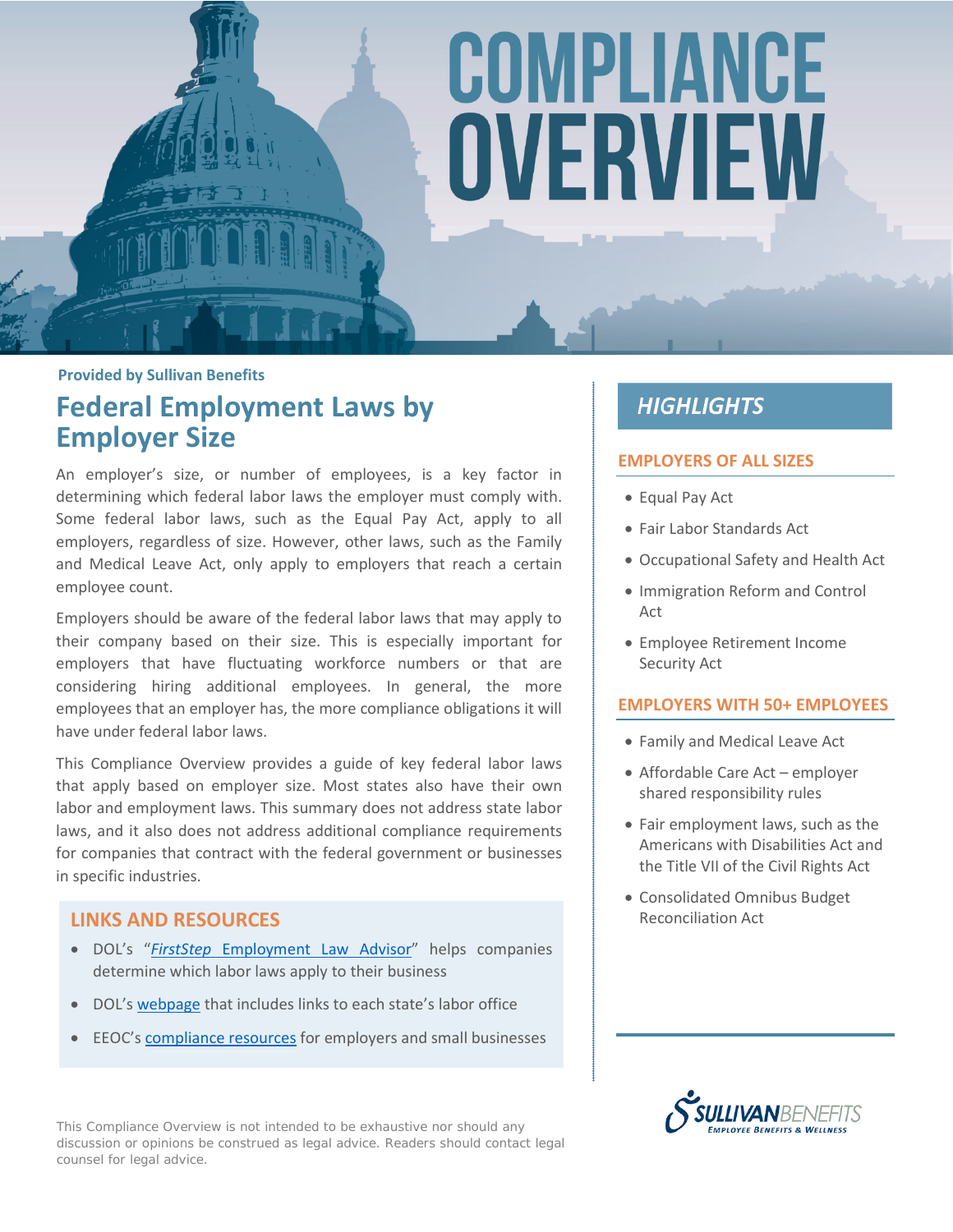### **COMPLIANCE OVERVIEW**

### **EMPLOYERS OF ALL SIZES**

| Law                                                                           | <b>Brief Description</b>                                                                                                                                                                                                                                                                                                                                               | <b>Poster/Notice</b><br><b>Requirement</b>                             | <b>Resources</b>                                                                                                                                                  |
|-------------------------------------------------------------------------------|------------------------------------------------------------------------------------------------------------------------------------------------------------------------------------------------------------------------------------------------------------------------------------------------------------------------------------------------------------------------|------------------------------------------------------------------------|-------------------------------------------------------------------------------------------------------------------------------------------------------------------|
| Immigration<br><b>Reform and</b><br><b>Control Act</b><br>(IRCA)              | Employers are prohibited from hiring and<br>retaining employees who are not authorized<br>to work in the United States. Employers and<br>employees must complete the Form I-9<br>("Employment Eligibility Verification Form").<br>Employers must retain a Form I-9 for each<br>person hired and make it available for<br>inspection by authorized government officers. | N/A                                                                    | <b>Handbook for Employers,</b><br><b>Guidance for Completing</b><br>Form I-9                                                                                      |
| <b>Equal Pay Act</b><br>(EPA)                                                 | Employers must provide equal compensation<br>to men and women who perform equal work<br>within the same workplace.                                                                                                                                                                                                                                                     | "EEO is the Law"<br>poster                                             | <b>Facts about Equal Pay</b><br>and Compensation<br>Discrimination $-$ a<br>publication by the Equal<br><b>Employment Opportunity</b><br><b>Commission (EEOC)</b> |
| <b>Employee</b><br>Polygraph<br><b>Protection Act</b><br>(EPPA)               | Prohibits employers from using lie detector<br>tests, either for pre-employment screening or<br>during the course of employment, with<br>certain exceptions.                                                                                                                                                                                                           | <b>EPPA</b> poster                                                     | <b>Employment Law Guide:</b><br>Lie Detector Tests - a<br>guide by the DOL's Wage<br>and Hour Division (WHD)                                                      |
| <b>Fair Labor</b><br><b>Standards Act</b><br>(FLSA)                           | Establishes minimum wage, overtime,<br>recordkeeping and child labor standards for<br>employers.                                                                                                                                                                                                                                                                       | <b>FLSA Minimum Wage</b><br>poster                                     | <b>Handy Reference Guide</b><br>to the Fair Labor<br>Standards Act - a guide<br>by the DOL's WHD                                                                  |
| <b>Occupational</b><br>Safety and<br><b>Health Act (OSH</b><br>Act)           | Requires employers to provide a safe<br>workplace for their employees. The law<br>created the Occupational Health and Safety<br>Administration (OSHA), a federal agency that<br>sets and enforces protective workplace safety<br>and health standards.                                                                                                                 | Job Safety and Health At-a-glance OSHA - a<br><b>Protection</b> poster | short guide from OSHA                                                                                                                                             |
| <b>Employee</b><br><b>Retirement</b><br><b>Income Security</b><br>Act (ERISA) | Sets minimum standards for employee benefit<br>plans, including retirement plans, such as<br>401(k) plans, and welfare benefit plans, such<br>as group health plans.                                                                                                                                                                                                   | N/A                                                                    | DOL's Employee Benefits<br>Security Administration's<br>(EBSA) webpage on<br><b>ERISA</b> compliance                                                              |

This Compliance Overview is not intended to be exhaustive nor should any discussion or opinions be construed as legal advice. Readers should contact legal counsel for legal advice.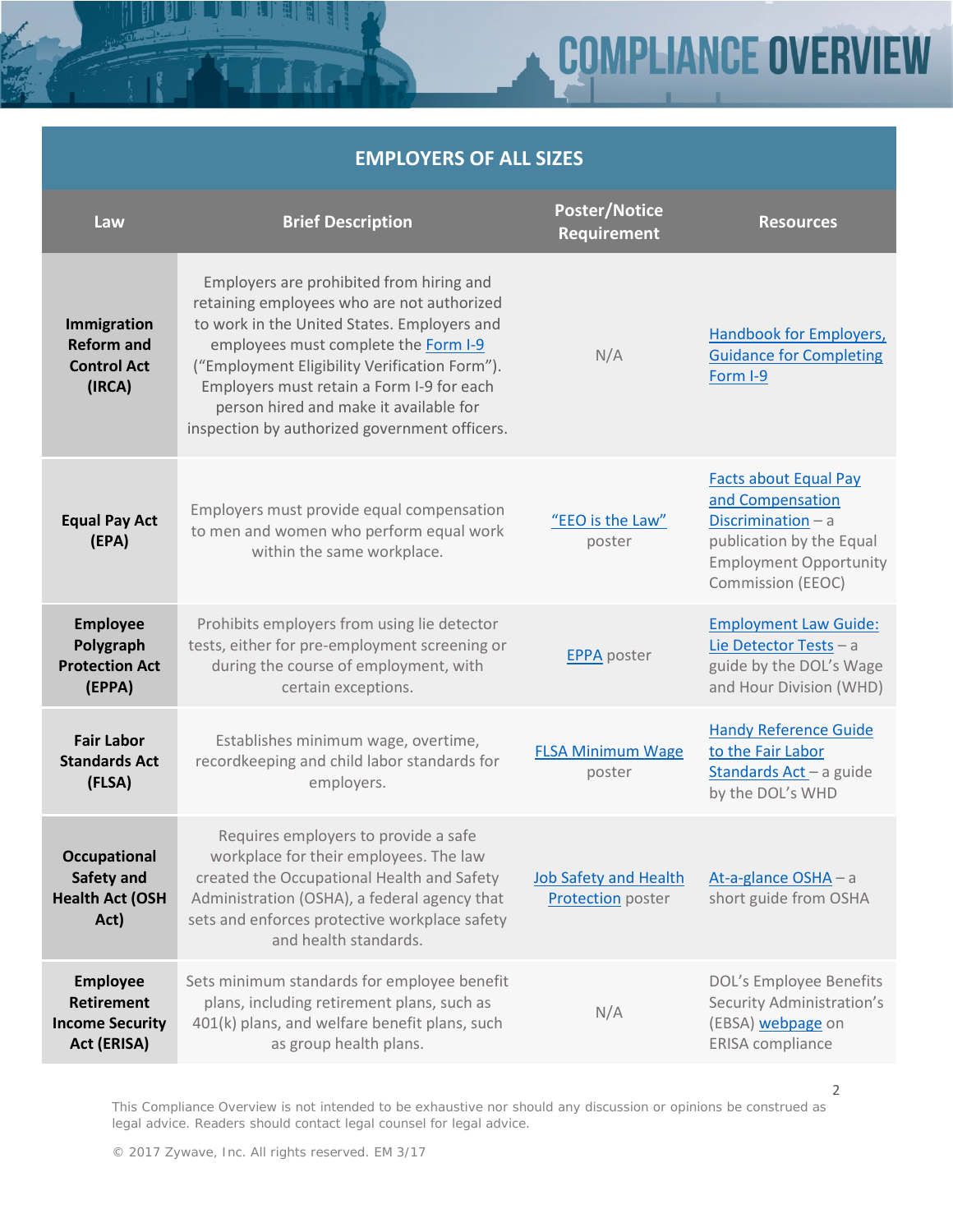# **COMPLIANCE OVERVIEW**

| <b>Uniformed</b><br><b>Services</b><br><b>Employment</b><br>and<br>Reemployment<br><b>Rights Act</b><br>(USERRA) | Prohibits employers from discriminating<br>against individuals on the basis of<br>membership in the uniformed services with<br>regard to any aspect of employment.                                                                   | <b>USERRA</b> poster | USERRA Guide - a guide<br>from the Veteran's<br><b>Employment Training</b><br>Service (VETS)                                 |
|------------------------------------------------------------------------------------------------------------------|--------------------------------------------------------------------------------------------------------------------------------------------------------------------------------------------------------------------------------------|----------------------|------------------------------------------------------------------------------------------------------------------------------|
| Consumer<br><b>Credit</b><br><b>Protection Act</b><br>(CCPA)                                                     | Protects employees from discharge because<br>their wages have been garnished for any one<br>debt and limits the amount of an employee's<br>earnings that may be garnished in any one<br>week.                                        | N/A                  | <b>Employment Law Guide:</b><br><b>Wages and Hours</b><br><b>Worked: Wage</b><br>Garnishment $-$ a guide by<br>the DOL's WHD |
| <b>Jury Systems</b><br><b>Improvement</b><br>Act                                                                 | Prohibits employers from discharging or<br>taking other adverse employment action<br>against employees who are summoned to jury<br>duty in federal court. Most states also have<br>their own employment laws regarding jury<br>duty. | N/A                  | 28 U.S. Code Section<br>1875 (Protection of<br>jurors' employment)                                                           |

| <b>EMPLOYERS WITH 15 OR MORE EMPLOYEES</b>                                     |                                                                                                                                                                                                                                          |                                            |                                                                                                        |
|--------------------------------------------------------------------------------|------------------------------------------------------------------------------------------------------------------------------------------------------------------------------------------------------------------------------------------|--------------------------------------------|--------------------------------------------------------------------------------------------------------|
| Law                                                                            | <b>Brief Description</b>                                                                                                                                                                                                                 | <b>Poster/Notice</b><br><b>Requirement</b> | <b>Resources</b>                                                                                       |
| <b>Americans with</b><br><b>Disabilities Act</b><br>(ADA)                      | Prohibits employers from discriminating<br>against qualified individuals with disabilities<br>in all employment practices, such as<br>recruitment, compensation, hiring and firing,<br>job assignments, training, leave and<br>benefits. | "EEO is the Law"<br>poster                 | Facts about the<br>Americans with<br>Disabilities $Act - an$<br><b>EEOC</b> publication                |
| <b>Genetic</b><br><b>Information</b><br><b>Nondiscrimination</b><br>Act (GINA) | Prohibits employers from discriminating<br>against employees or applicants based on<br>their genetic information.                                                                                                                        | "EEO is the Law"<br>poster                 | <b>Facts about the Genetic</b><br><b>Information</b><br>Nondiscrimination Act -<br>an EEOC publication |
| Pregnancy<br><b>Discrimination Act</b><br>(PDA)                                | Prohibits workplace discrimination based on<br>pregnancy, childbirth or related medical<br>conditions.                                                                                                                                   | "EEO is the Law"<br>poster                 | <b>Facts about Pregnancy</b><br>Discrimination - an EEOC<br>publication                                |

This Compliance Overview is not intended to be exhaustive nor should any discussion or opinions be construed as legal advice. Readers should contact legal counsel for legal advice.

3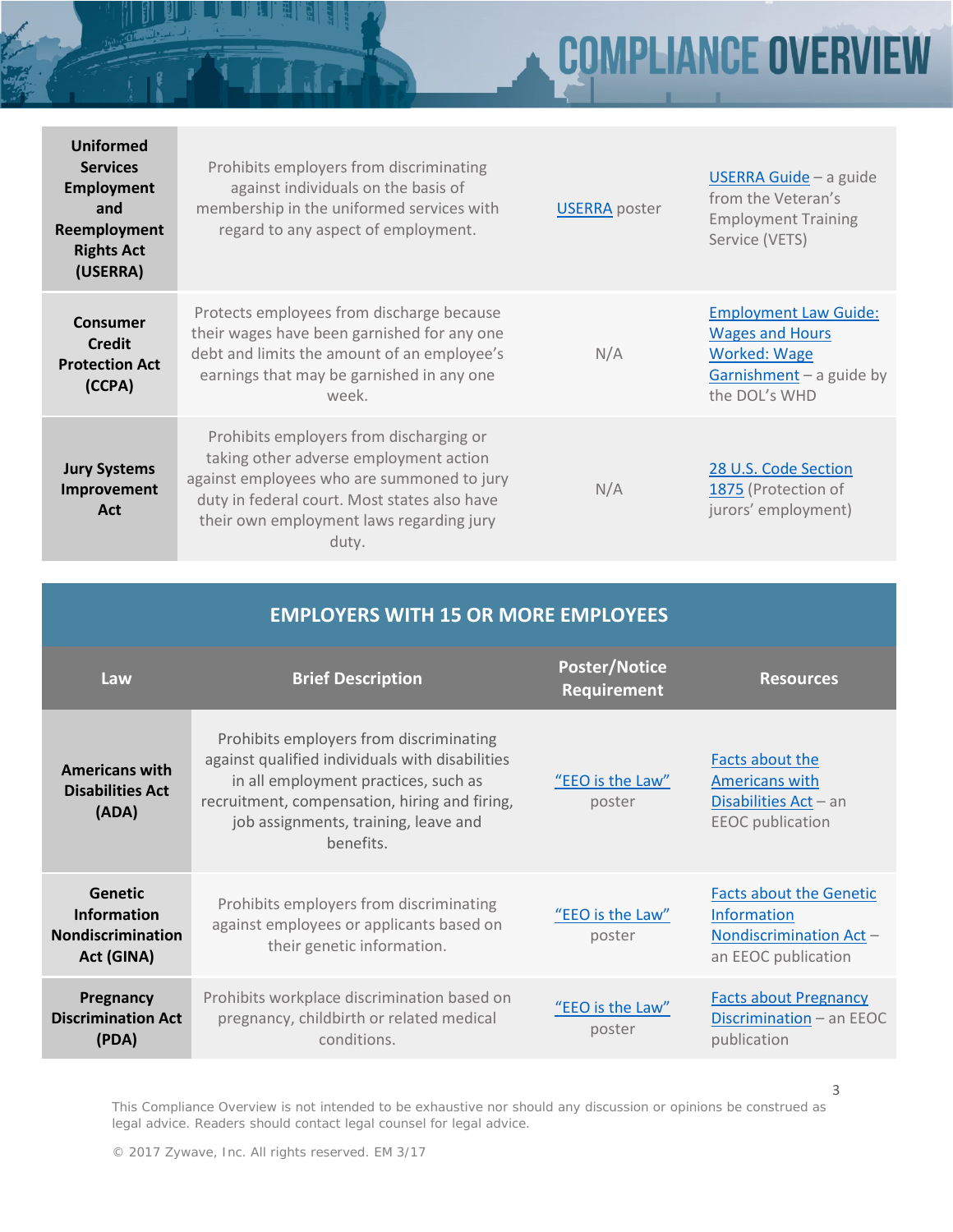## **COMPLIANCE OVERVIEW**

**Title VII of the Civil Rights Act**

Prohibits employers from discriminating in the workplace based on race, color, religion, sex or national origin.

["EEO is the Law"](https://www.dol.gov/ofccp/regs/compliance/posters/ofccpost.htm) poster

EEO[C webpage](https://www.eeoc.gov/laws/index.cfm) with links to compliance resources based on type of discrimination (for example, national origin)

| <b>EMPLOYERS WITH 20 OR MORE EMPLOYEES</b>                                           |                                                                                                                                                                                                                                                 |                                                                                                                                                                                                             |                                                                                                                      |
|--------------------------------------------------------------------------------------|-------------------------------------------------------------------------------------------------------------------------------------------------------------------------------------------------------------------------------------------------|-------------------------------------------------------------------------------------------------------------------------------------------------------------------------------------------------------------|----------------------------------------------------------------------------------------------------------------------|
| Law                                                                                  | <b>Brief Description</b>                                                                                                                                                                                                                        | <b>Poster/Notice</b><br><b>Requirement</b>                                                                                                                                                                  | <b>Resources</b>                                                                                                     |
| Age<br><b>Discrimination in</b><br><b>Employment Act</b><br>(ADEA)                   | Prohibits employers from discriminating<br>against employees or applicants who are age<br>40 or older based on their age.                                                                                                                       | "EEO is the Law"<br>poster                                                                                                                                                                                  | <b>Facts about Age</b><br>Discrimination - an EEOC<br>publication                                                    |
| <b>Consolidated</b><br><b>Omnibus Budget</b><br><b>Reconciliation Act</b><br>(COBRA) | Requires employer-sponsored group health<br>plans to offer continuation coverage to<br>eligible employees and their dependents<br>when coverage would otherwise be lost due<br>to certain events (for example, a termination<br>of employment). | <b>General Notice of</b><br><b>COBRA Rights</b> (must be<br>provided within first<br>90 days of group<br>health plan coverage).<br>Other notice<br>requirements apply<br>when a qualifying<br>event occurs. | An Employer's Guide to<br><b>Group Health</b><br><b>Continuation Coverage -</b><br>A resource from the<br>DOL's EBSA |

| <b>EMPLOYERS WITH 50 OR MORE EMPLOYEES</b> |                                              |                                            |                            |
|--------------------------------------------|----------------------------------------------|--------------------------------------------|----------------------------|
| Law                                        | <b>Brief Description</b>                     | <b>Poster/Notice</b><br><b>Requirement</b> | <b>Resources</b>           |
| <b>Family and</b>                          | Requires employers to provide eligible       | <b>FMLA Poster</b>                         | The Employer's Guide to    |
| <b>Medical Leave Act</b>                   | employees with unpaid, job-protected leave   |                                            | the $FMLA - a$ publication |
| (FMLA)                                     | for specified family and medical reasons.    |                                            | of the DOL's WHD           |
| <b>Affordable Care</b>                     | Applicable large employers (ALEs) must offer | N/A                                        | Internal Revenue           |
| $Act (ACA) -$                              | affordable, minimum value health coverage    |                                            | Service's (IRS) Questions  |
| <b>Employer Shared</b>                     | to their full-time employees (and            |                                            | and Answers on the         |

This Compliance Overview is not intended to be exhaustive nor should any discussion or opinions be construed as legal advice. Readers should contact legal counsel for legal advice.

4